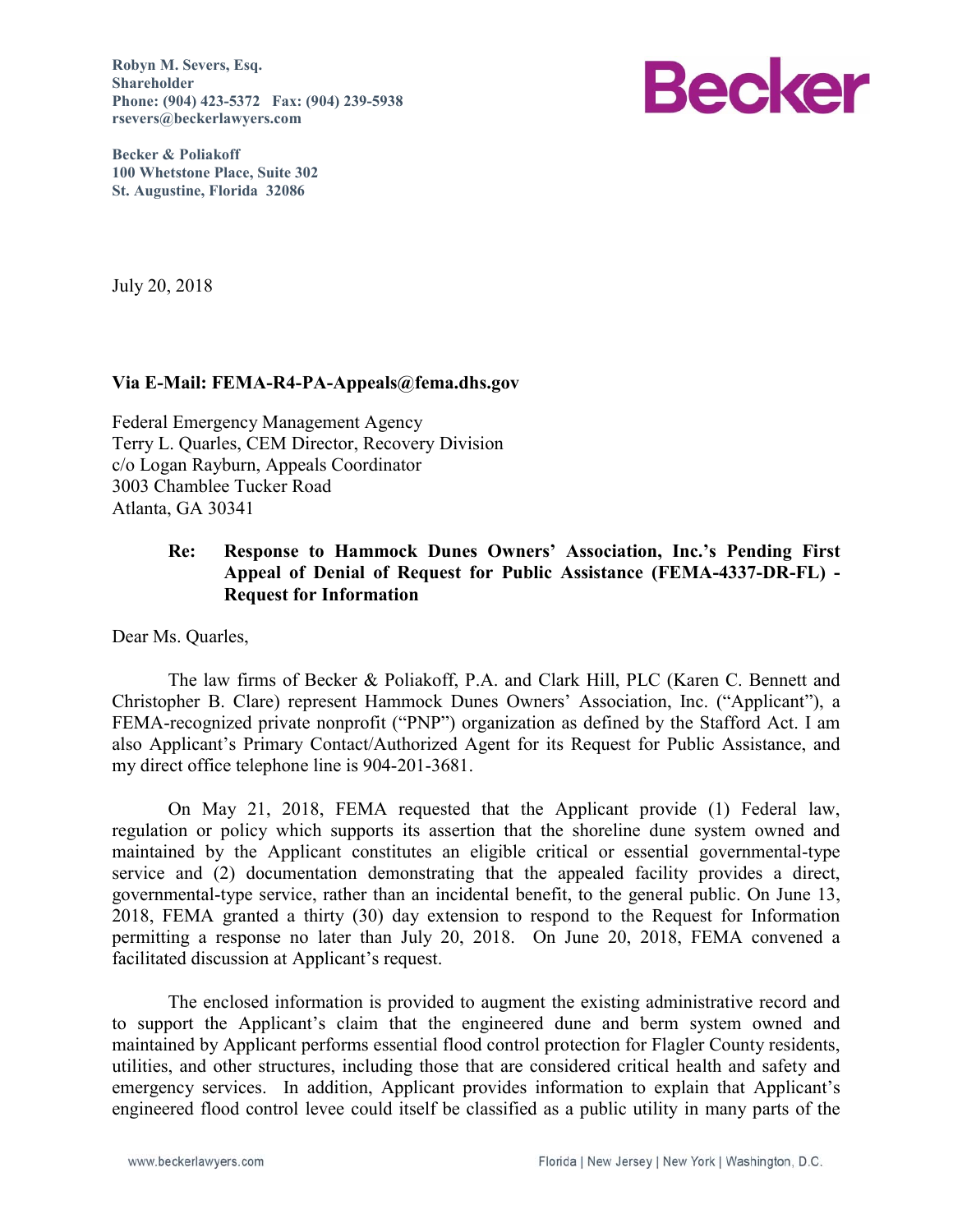1

country. Finally, Applicant incorporates by reference the complete administrative record in the matter entitled, Hammock Dunes Owners' Association, Inc., Flagler County, Florida, Client/Matter: H23031/352615, Hurricane Matthew, PA-04-FL-4283-RPA-0210. <sup>1</sup>

## **I. The Facility Provides Essential Health and Safety Services of a Governmental Nature.**

### **A. The Facility is a Levee Designed for Flood Control.**

Applicant's "shoreline dune system" is an engineered levee designed to provide flood control for the public (the "Flood Protection Facility" or "Facility"). FEMA's characterization of the Facility as recreational is simply wrong. FEMA has ignored evidence provided in Applicant's First Appeal Letter, explaining that Applicant's dune and berm flood control system is a levee, specifically engineered and built to perform permanent flood protection for Florida's citizens and natural resources, including major utility infrastructure that provide residents and non-residents with essential services such as potable water, wastewater treatment, stormwater management, and an emergency route on and off the barrier island.<sup>2</sup> The Facility provides flood control 100% of the time, and both public and private entities, homeowners, and FEMA itself rely on its continued integrity and ability to perform these essential services.

Evidence of the Facility's Flood Control is seen in a September 2014 U.S. Army Corps of Engineers ("Corps") report that assessed the feasibility of providing Federal Hurricane and Storm Damage Reduction measures to portions of the Flagler County shoreline.<sup>3</sup> The Corps explained that the "four study reaches shown in Figure 1 encompass approximately 9.7 miles of coastline investigated in the Flagler County Feasibility Study. Other areas of the county did not have excessive erosion such that infrastructure was threatened, or potential benefits likely to outweigh the costs of implementing a solution." (Exhibit "B", Page ES-2.) More specifically, the Hammock (the location of the Facility) was not included in the study for the stated reasons. The study also noted that the structures are "buffered by a dune system that is wider than in other areas of Flagler County."

<sup>&</sup>lt;sup>1</sup> FEMA's May 21, 2018 Request for Information referenced a first appeal decision denying a previous appeal on this facility under Hurricane Matthew on December 5, 2017. Since FEMA has referenced a previous denial on the same facility, Applicant requests the administrative record in that proceeding be incorporated by here.

<sup>&</sup>lt;sup>2</sup> See the enclosed pictures depicting the back side of the dune/levee (Exhibit "A"). The Association maintains the dunes in a heavily vegetated manner for root stabilization and no construction is allowed to encroach on the full width of the dune. The uniform height and width and heavy vegetation demonstrate the inland construction and widening of the dune and that the levee is manmade, not used for recreation, and not a natural shoreline dune system. The levee was engineered and built as part of the DRI.

<sup>&</sup>lt;sup>3</sup> Hurricane and Storm Damage Reduction Project Final Integrated Feasibility Study and Environmental Assessment, Flagler County, September 2014 by the US Army Corps of Engineers, Jacksonville District (Exhibit "B"). Due to the voluminous size of the report, only relevant pages were included. However, the full report can be viewed at http://www.flaglercounty.org/document\_center/BOCC%20administration/FlaglerCoSPP\_FinalMainSep2014.pdf.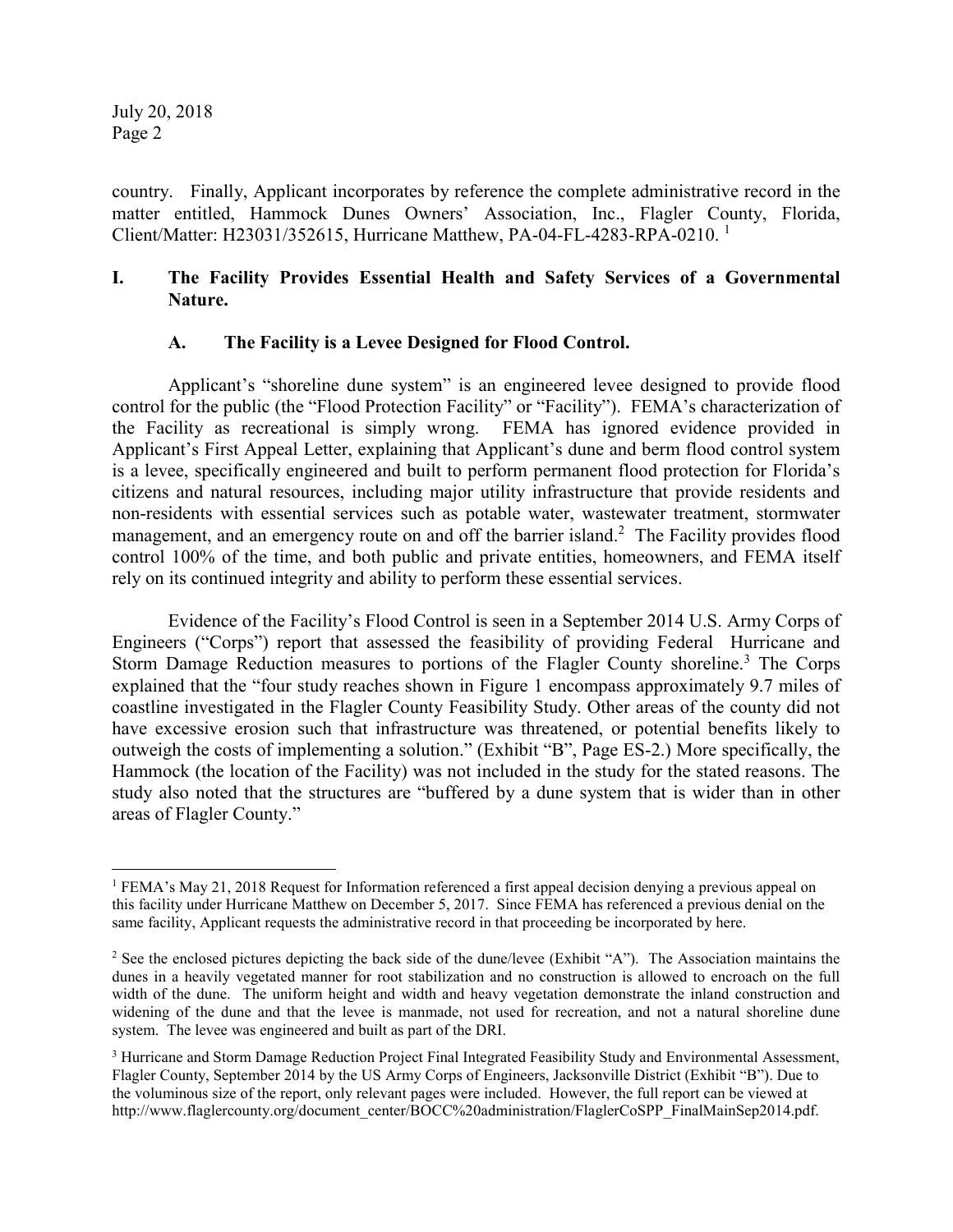-

 Thus, before Hurricanes Matthew and Irma hit Flagler County, the Corps had recognized the strength and importance of the Applicant's engineered levee system and that the Facility had been constructed to provide a flood control barrier from storm damage.

The significance of the flood control provided by Applicant's Facility is also supported by the fact that Flagler County is still under a local State of Emergency. On January 8, 2018, Flagler County identified the damaged dune system of the entire coastline of the County, including Plaintiff's Facility, as the primary reason the County continues to declare a State of Local Emergency to this date. See Emergency Berm (Dune) and Partial Engineered Dune Restoration Agreement, pg. 1. (Exhibit "H"). The damaged dune system and severe erosion of the beach makes the public infrastructure and neighborhoods on the barrier island, where the Facility is located, vulnerable to storm and tidal events. If the Facility did not provide a direct governmental type service, or a critical service to the general public, then the County would not continue to be under a local state of emergency. However, due to the damaged Facility, the County will not even consider lifting the state of emergency until the Dunes Restoration Project is completed.

### **B. The Facility is Part of a Private-Public Utility System.**

The Facility was developed in partnership with local government pursuant to Flagler County Resolution 84-7 dated March 30, 1984, and the Hammock Dunes Development of Regional Impact ("DRI").<sup>4</sup> Under the DRI, acting as an instrument of local government, the developer undertook the cost of providing essential infrastructure and flood protection that the County was unable to provide. Among other things, the DRI required Hammock Dunes' development company to provide: surface water management system; internal potable water distribution and fire hydrant system; wastewater collection; treatment and disposal systems; major north/south arterial roads (main road network); Intracoastal Waterway Bridge; and repair/improve the dune system in order to protect the utilities from ocean flooding through the dune. Responsibility for this infrastructure was intended to be later transferred to an independent "unit of special purpose local government."

In 1985, the developer, with help and approval of the County and State of Florida, established the Dunes Community Development District ("DCDD") for this purpose. The developer and DCDD worked in unison to engineer the surface water retention system and the potable water/irrigation water/and wastewater treatment systems, as an integrated (Applicant & DCDD) utility system with the assured assumption that the Applicant's flood control dune/levee would be built and maintained. Applicant's role in DCDD's ability to provide essential utility services is more than significant.

<sup>&</sup>lt;sup>4</sup> The 1974 Flagler County Property Appraiser's Aerial Map depicts pre-DRI conditions and the Google Earth Photo, 2/16/2016, pre-Matthew depicts ocean-front flood control berm system and development it protects from 100-year storm events. The residential community could not have been developed in the flood plain without Applicant's engineered flood protection dune system. See also 1980 U.S. Department of Agriculture Aerial Photo depicting dune breaches and flooding prior to DRI in 1983. (See Maps in Composite Exhibit "C").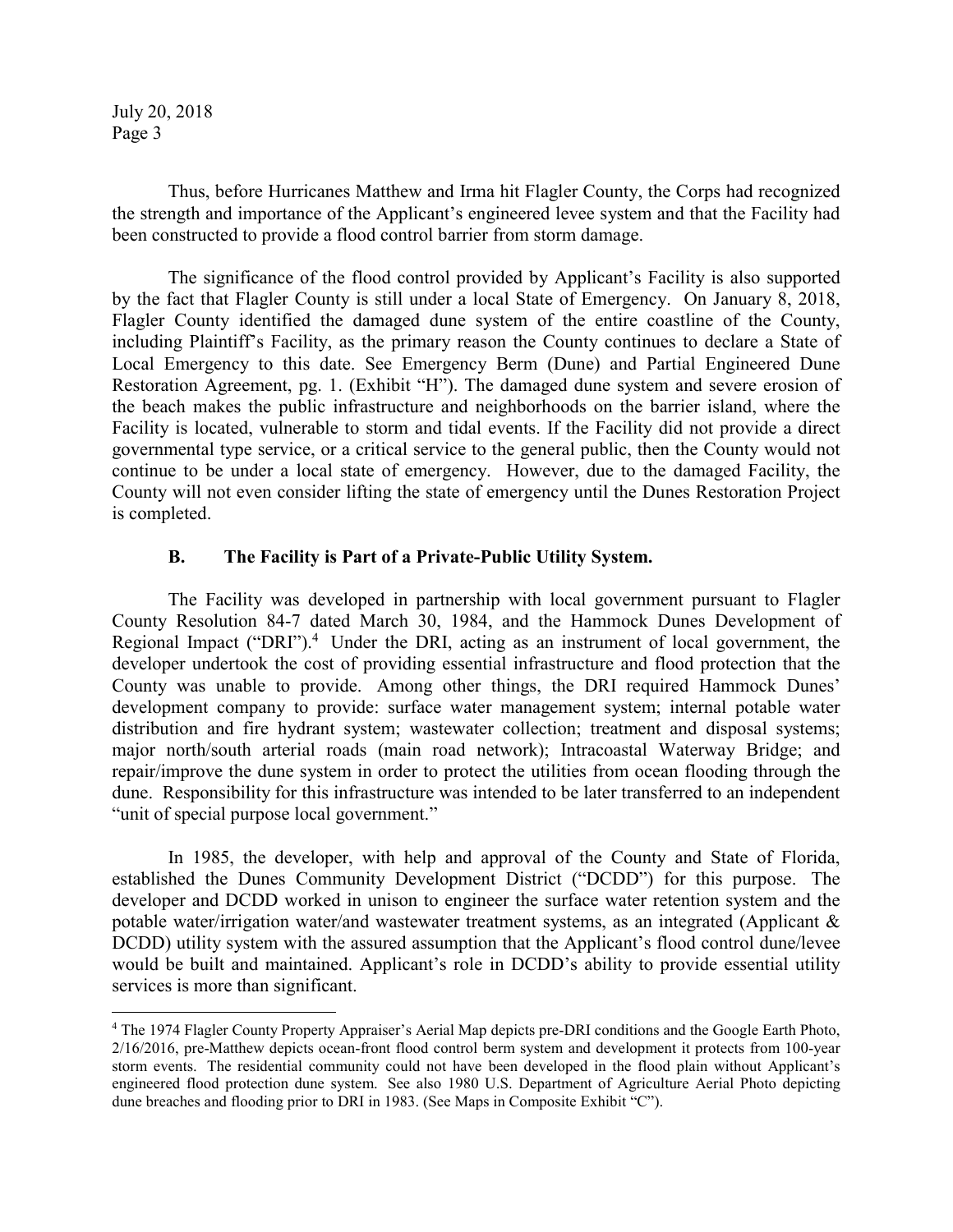$\overline{a}$ 

Additionally, over the past decade, Applicant has spent hundreds of thousands of dollars maintaining the banks of the inland lake system to control water flow into the lakes, and to maintain the lake run-off capacities for rain water. Without coordinated land management/maintenance by the Applicant, the lake systems cannot be successfully managed by DCDD. However, the capacity of the inland lakes are designed only for several feet of rainfall over a few days of a large storm, not to contain any water from an ocean breach through the dune. Should the inland lake system flood with ocean water, emergency route A1A would be blocked and hundreds if not thousands of residences would be damaged or destroyed. Salt water infiltration and flooding would destroy the ability to use water from the inland lake system for irrigation. Salt water infiltration would destroy the wastewater return flows and cause the utility to undertake costly remediation of its water source. Moreover, through an exclusive perpetual easement with Applicant, the DCDD is using Applicant's property for water wells necessary to provide a reliable potable water source.<sup>5</sup> These essential services can only be provided through the closely integrated (direct, shared, and essential) government-type relationship between Applicant and the DCDD.

Flagler County has continued this private-public utility system by proceeding to perform the necessary reparations now on its dunes as well as on the Applicant's Facility, under the same Florida Department of Environmental Protection Permit<sup>6</sup> with partial payment already made and with the expectation that it will be further reimbursed by the Applicant at a later date. Evidence of Flagler County's position is further supported by the enclosed Resolution Creating the Dunes Restoration Project Special Assessment District to Install an Emergency Protective Berm as well as in the Emergency Berm (Dune) and Partial Engineered Dune Restoration Agreement. (Exhibit "I"). In the Resolution and the Agreement, the County recognizes the "paramount public purpose" and the essential governmental health and safety services provided by the Facility to prevent loss of property, to prevent contamination, and to prevent hazardous structures. As in *Hancock* (explained below), the Applicant serves a prominent role in providing essential governmental services and this Agreement evidences the Applicant's unique relationship with the County, strongly supporting the granting of its eligibility request.

# **C. Applicant is Legally Required to Provide Health and Safety Services.**

The Stafford Act, 42 U.S.C. 5122(8)(A), defines local government to include an agency or instrumentality of a local government. The DRI established that the Applicant operates as an instrumentality on behalf of the local government (Flagler County) and the DCDD. Letters from Flagler County and the DCDD verify the private-public partnership between these governmental entities and the Applicant, and the critical role the Applicant's dune system plays in protecting

<sup>&</sup>lt;sup>5</sup> See, Grant of Exclusive Perpetual Easement (Raw Water Wells and Facilities) between HDOA and Flagler County, Final Easement Agreement, May 15, 2006. (Exhibit "D").

<sup>6</sup> Permit Number: FL-384 E issued by the State of Florida, Department of Environmental Protection, Dec. 12, 2017 (Exhibit "E"), which followed the Applicant's permit FL-381E for the repair of the dunes after Hurricane Matthew.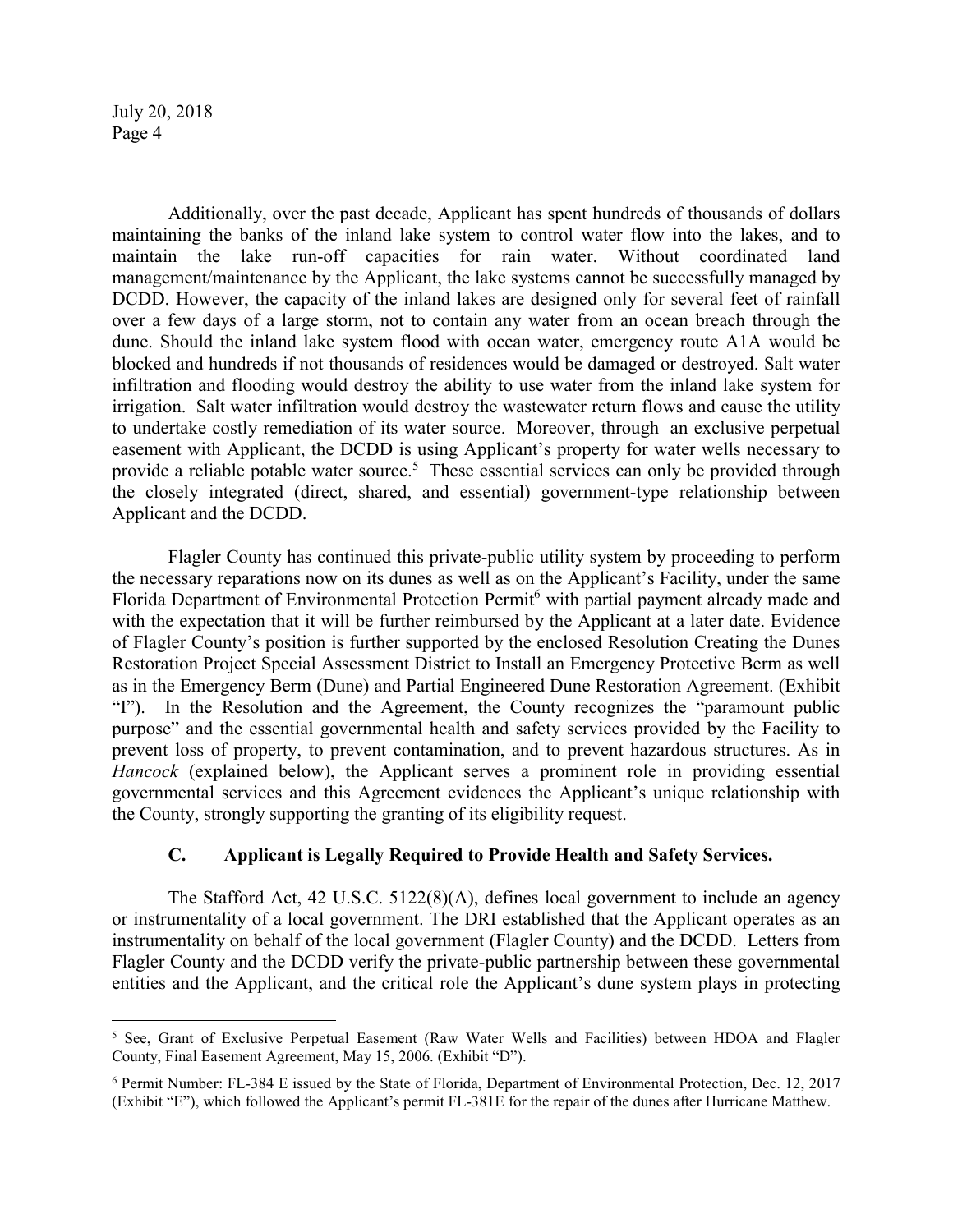the public and its essential utility and emergency assets, on behalf of the local government. (Exhibits "J") .

Applicant also provided evidence establishing that it is legally required to provide essential health and safety services to the public by ensuring that the Facility is maintained and protects the public from flooding. Section 380.06, Florida Statutes, defines a DRI as a development that has "*a substantial effect upon the health, safety or welfare of citizens of more than one county*." (Emphasis added.) Hammock Dunes is a DRI, and thus, by its very nature, Hammock Dunes has a substantial effect on the health and safety of the public. *See also* pg. 3 of the Applicant's Jan. 31, 2018, First Appeal Letter for more information as to the specific services provided by the Facility.

### **D. Applicant's Facility Operates Part and Parcel with Local Government to Provide Services Considered to be of a Governmental Nature under the Stafford Act.**

Under 44 C.F.R. § 206.221(e)(7), eligible private non-profit ("PNP") facilities include those that "provide health and safety services of a governmental nature." What constitutes a "health and safety service of a governmental nature" is not further defined; however, Section 102 of the Stafford Act defines eligible "public facilities" as including "[a]ny flood control, navigation, irrigation, reclamation, public power, sewage treatment and collection, water supply and distribution, watershed development, or airport facility."

The explicit inclusion of "flood control" as an example of an eligible public facility makes it abundantly clear that flood control facilities are "of a governmental nature." Furthermore, the County has already applied and received approval for funding to restore an immediately adjacent berm system that provides the same health and safety services. The Applicant's Facility is directly adjacent to the County's berm facility, and these facilities indeed "tie into" one another to provide a unified and effective flood control system for the area. As further evidence of the importance of Applicant's dune system to the County's overall flood control system, Applicant provides a copy of a joint agreement between the County and Applicant to jointly repair the damaged dune system, as well as an "Emergency Permit and Notice to Proceed for Construction" issued by the State of Florida, Department of Environmental Protection, which covers the rest of the County's system and Applicant's 2.34 miles of dune under one permit. (Exhibit "E"). This evidence establishes that Applicant's Facility operates, part and parcel, with the County's flood protection system.

In *Hancock County Amateur Radio Association*, FEMA 4081-DR-MS (June 3, 2014), which involved a privately-owned radio broadcast service, FEMA explained:

Under the facts of this case, however, FEMA recognizes the Applicant's radio station as an "essential governmental service facility" because it provides "health and safety services of a governmental nature." In reaching this conclusion, FEMA has taken into consideration a variety of factors, including the Applicant's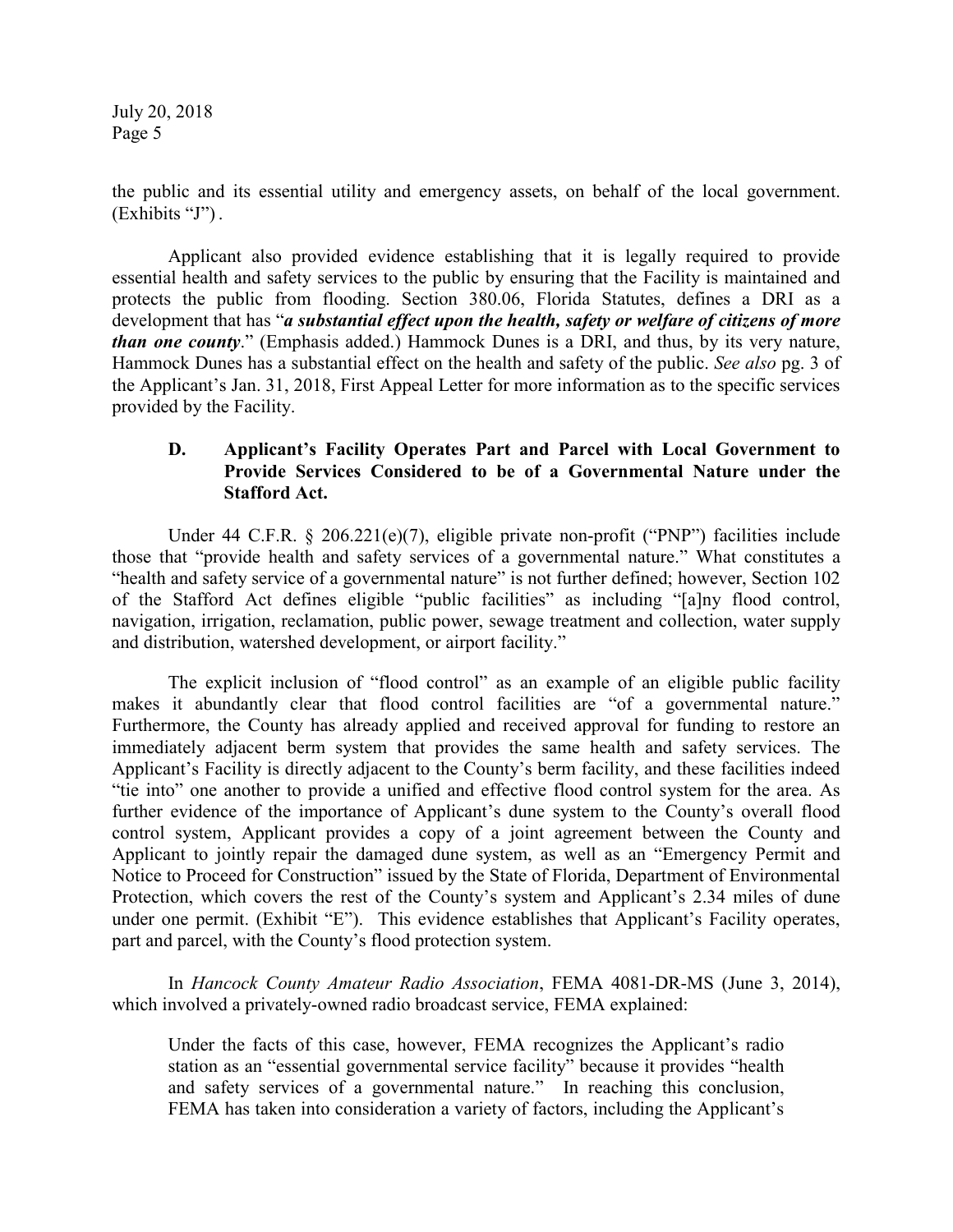unique relationship with the Hancock County government and the prominent role it has played in providing information to community residents during past disasters and emergencies. According to documentation provided by the Applicant, the Applicant's radio station serves as the lead broadcast station for the county for issuing warnings and notifications to the public during hurricanes and tropical storms and other catastrophic events. ... In light of the role the Applicant's radio station plays during community disasters and emergencies, FEMA finds that the Applicant operates an "essential governmental service facility" that provides health and safety services. As such the Applicant is eligible as a PNP to apply for assistance.

Like the radio services at issue in *Hancock County Amateur Radio Association*, the facts here, including the Applicant's unique relationship with the County and the prominent role the Facility has played in flood protection during past disasters and emergencies, support a finding that the Applicant's Facility provides health and safety services of a governmental nature.

Accordingly, the evidence unequivocally establishes that the Applicant is acting as an instrumentality of local government by stepping into the shoes of the County to provide essential health and safety services, and critical flood control for the area protected by its Facility, including utilities that provide essential health and safety services without which homeowners would be displaced by flooding and lack of potable water and sewer services.

### **E. FEMA Also Relies on Applicant's Facility to Provide Flood Protection**

Furthermore, FEMA itself relies on the flood protection provided by Applicant's Facility for purposes of depicting risk on flood maps that make it possible for homes to be built in the 100-year floodplain.<sup>7</sup> As indicated on the aerial photos included as Exhibit "C", the Facility was engineered pursuant to the terms of the DRI to create a direct barrier for flooding. Before the establishment of the DRI, only natural dunes existed along the beach, which dunes contained approximately twenty (20) breaches and were not designed or engineered to provide any flood protection. With the establishment of the DRI, the Facility was designed and constructed as a flood protection barrier or berm. FEMA's March 2016 Flood Maps illustrate that the Facility would prevent any flooding, in a 100 year rated storm event. However, as Hurricanes Matthew and Irma exceeded a 100 year rated storm event, the Facility was breached in various places. FEMA's Flood Map dated, June 2018, nonetheless still illustrates that FEMA expects the Facility to prevent any flooding past the Facility. As the Facility was severely compromised by Hurricanes Matthew and Irma and contained breaches, the only way FEMA could conclude that flooding would not penetrate past the Facility, is if it expected the Facility to be reconstructed. Accordingly, FEMA's own flood map department is relying on the direct, essential flood protection that is provided by the Facility.

<sup>1</sup> <sup>7</sup> FEMA Flood Maps 2016-2018 predicting flood risk assume Applicant's berm system would effectively protect against hurricane storm surges. (Exhibit "F").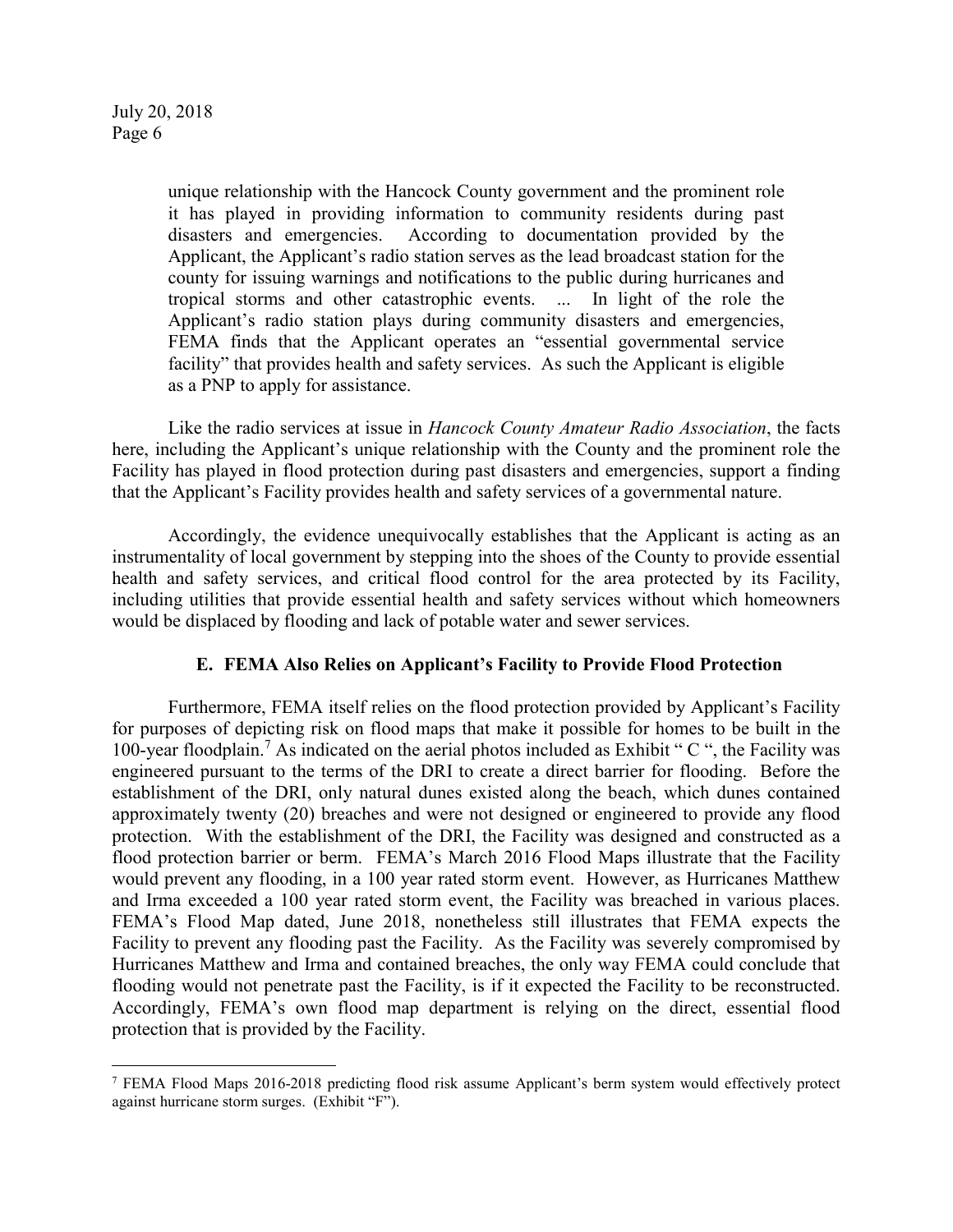## **II. There is No Requirement that Homeowners Associations Own Utility or Emergency Facilities, but Flood Control Levees Could be Classified as Levee Districts, which are Utilities, Expressly Eligible for FEMA Funding.**

FEMA's denial of Applicant's funding request asserted that if owned by a property or homeowners association, only those facilities used to provide utility and emergency services are considered to be eligible facilities. This position is not supported by the Stafford Act, the regulations, or even the policy document (the Public Assistance Program and Policy Guide ("PAPPG")) cited by FEMA to support its denial. The PAPPG page cited by FEMA does not state that all facilities owned by homeowners association are ineligible unless they are utilities or emergency facilities; it simply indicates that "facilities such as roads and recreational facilities" are ineligible unless they "could be classified as utilities or emergency facilities," PAPPG, pg. 15. Furthermore, the PAPPG explicitly includes an example of an eligible facility owned by a homeowners association that is *not* a utility or emergency facility (*i.e.*, a community open to the public and used for social, educational, enrichment, and community service activities). See PAPPG, pg. 171.

Even assuming, however, that such a requirement did exist, Applicant's Facility could be classified as a levee district, which is a utility and, thus, it is eligible to apply for public assistance. As set forth above, Applicant's Facility forms an integral part of the special utility district directed by the DRI for purposes of flood control and which is considered a utility in other parts of the country. Accordingly, even if FEMA could appropriately limit eligible facilities to utilities or emergency facilities, Applicant's Facility could be properly classified as a utility, and would nonetheless remain eligible for PA funding.

### **III. There is no "Direct" Requirement in Law or Policy, but the Facility Nonetheless Provides a Direct, Governmental-Type Service.**

# **A. There is no "Direct" Requirement.**

Initially, it is worth emphasizing that there is no legal basis in statute or regulation to support the notion that Applicant's Facility must provide a "direct service" to the general public to be eligible for Public Assistance ("PA") funding. Indeed, the direct service criteria requirement suggested in FEMA's RFI letter does not even exist in any formal FEMA policy.

The Stafford Act does not confer FEMA with authority to rely on unwritten rules that arbitrarily discriminate against PNP applicants based on vague standards with no legal basis. Instead, it requires that FEMA must distribute its funds "in an equitable and impartial manner." 42 U.S.C.  $\S$  5151(a).<sup>8</sup> Additionally, it provides that FEMA must "provide notice and opportunity

<sup>1</sup> <sup>8</sup> The United States Constitution's Due Process Clause provides similar protections against such discriminatory conduct.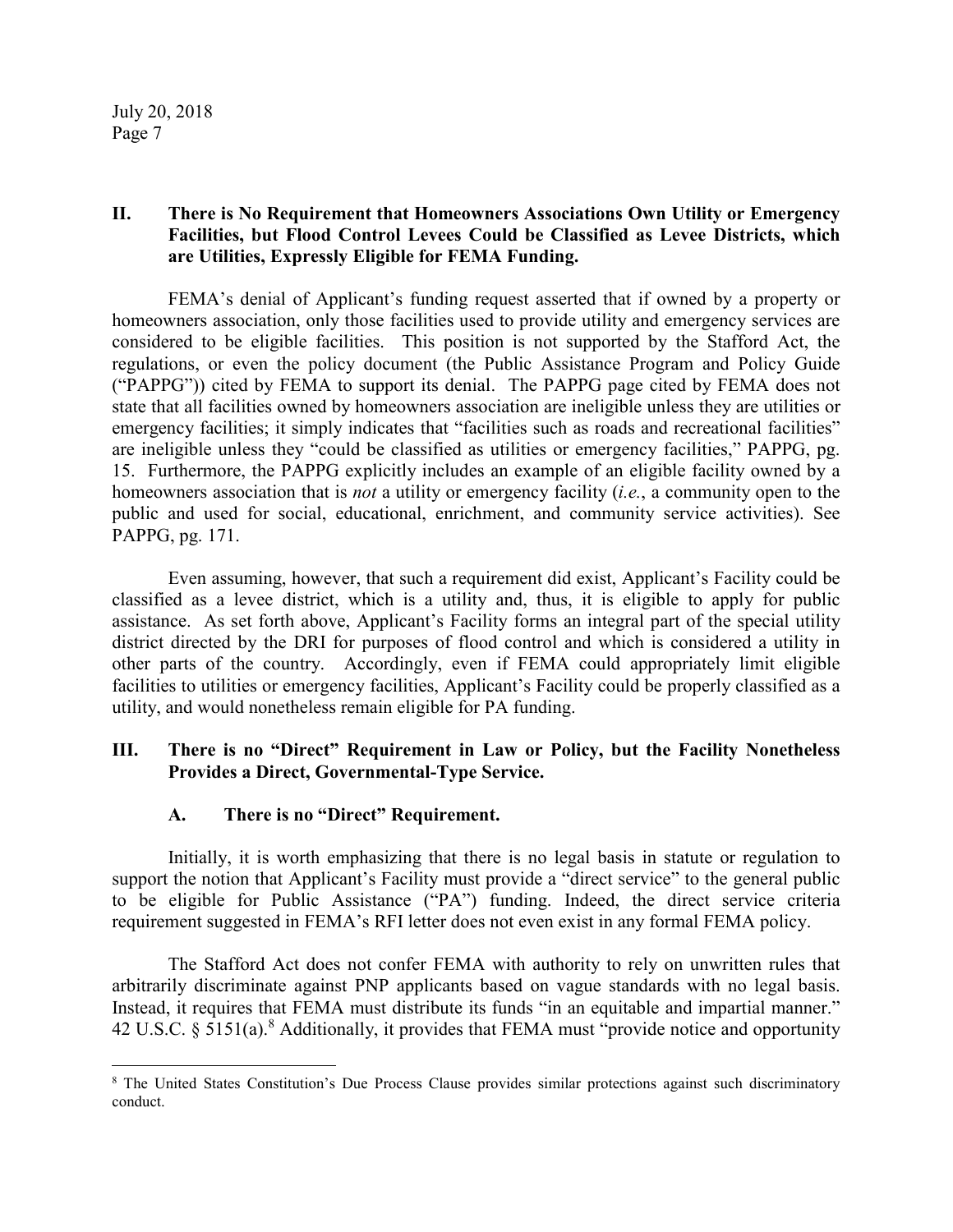$\overline{a}$ 

for comment before adopting any new or modified policy that (A) governs implementation of the [PA Program]; and (B) could result in a significant reduction of assistance under the [PA Program]." 42 U.S.C. § 5165c(a)(1). And that "[a]ny policy adopted under paragraph (1) shall apply only to a major disaster or emergency declared on or after the date on which the policy is adopted." 42 U.S.C. §  $5165c(a)(2)$ . Therefore, under 42 U.S.C. § 5165c, with respect to applicants seeking relief based on a particular major disaster or emergency, FEMA cannot rely on a policy that was not published for public notice and comment before the declaration of the major disaster or emergency in question.

FEMA's own publications recognize the federal government's commitment to "protecting people and property" from flooding; that flood control is "a national priority"; and that flood protection is a "vital benefit."<sup>9</sup> It is indefensible for FEMA to describe flood control as a "vital benefit" that is eligible for recovery in the case of governmental entities, and then, in another instance, conclude that these same activities are a mere incidental benefit where performed by a nongovernmental Applicant.<sup>10</sup> FEMA's suggestion that Applicant's engineered flood control facility is an unimportant part of Flagler County's emergency flood control system finds no support in reality, law or FEMA policy, and makes no sense.

Any final FEMA determination denying Applicant's eligibility to apply for PA funding that relies on unwritten requirements of "directness" (or an unwritten requirement that homeowners' association facilities are ineligible unless they are utilities or emergency facilities) would violate the Stafford Act. Such a decision would also have the negative impact of discouraging other PNPs from providing these essential health and safety services.

# **B. The Facility Provides a Direct Benefit.**

Although there is no "direct" benefit requirement, the Flood Protection Facility nonetheless provides a direct benefit. The Flood Protection Facility was specifically designed to perform permanent flood protection for Florida's citizens and important natural resources. As detailed in the First Appeal Letter, the Facility provides a direct service to the public in the following manner:

- Protects a power grid that serves the entire island;
- Protects a water system that serves a major portion of the entire island;

<sup>9</sup> *History of Levees*, Federal Emergency Management Agency, available at https://www.fema.gov/medialibrarydata/1463585486484-d22943de4883b61a6ede15aa57a78a7f/History\_of\_Levees\_0512\_508.pdf; *Living with Dams*, Federal Emergency Management Agency, at \*1, available at https://www.fema.gov/media-librarydata/20130726-1845-25045-7939/fema\_p\_956\_living\_with\_dams.pdf. U.S. Army Corps of Engineers publications also recognize that "[t]he proper operation and maintenance of a flood control system is . . . vital." *Levee Owner's Manual for Non-Federal Flood Control Works*, U.S. Army Corps of Engineers, available at http://www.nws.usace.army.mil/Portals/27/docs/emergency/LeveeOwnersManual(final).pdf.

<sup>10</sup> *See also* Webster's Thesaurus, available at https://www.merriam-webster.com/thesaurus/essential (stating that "vital" is a synonym of "essential").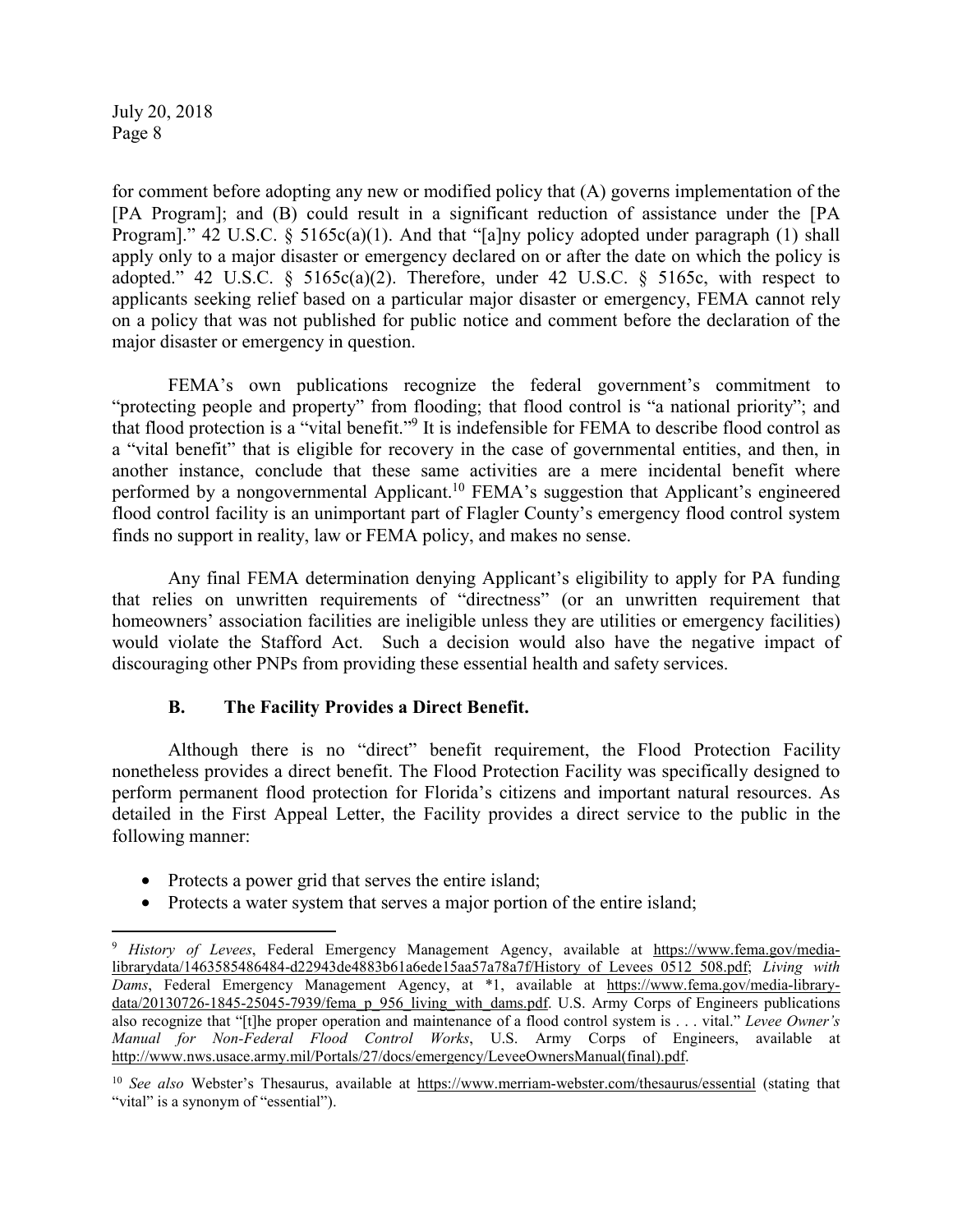- Protects a sewer system and waste water treatment facility that serves a major portion of the entire island from flooding and salt;
- Protects communications systems that serve the entire island;
- Protects the only evacuation route that serves the entire island; and
- Protects the natural resources, animals and plant life in the Facility.

If the Facility is breached, every one of these critical and essential governmental services would fail and the residents on the island would be without each and every one.<sup>11</sup> Suggesting that flood protection is not a "direct" service to the public simply ignores reality. Like the radio broadcast service at issue in *Hancock County Amateur Radio Association*, the Flood Protection Facility provides direct health and safety support to the public in times of emergencies. It is hard to imagine a more "direct" service to the public during such times.

As in *Ocean Grove Camp Meeting Association*, FEMA-4086-DR-NJ (Dec. 9, 2013), a unique relationship exists between the County and the Applicant pursuant to the DRI $^{12}$  Indeed, the Applicant's Facility is part and parcel to Flagler County's flood control system (which has already been approved for PA funding). There is no reason to treat Applicant's Facility any differently than one owned and maintained by a governmental entity, particularly where the Applicant acts as an agent or instrumentality of local government. Instead, as in *Ocean Grove*, the Applicant's Request should be approved.

 Additional support that demonstrates that the Facility provides a direct essential governmental-type service to the general public is found in the following enclosed documents, as further explained above:

- 1. Hurricane and Storm Damage Reduction Project Final Integrated Feasibility Study and Environmental Assessment, Flagler County, September 2014 by the U.S. Army Corps of Engineers, Jacksonville District (Exhibit "B");
- 2. FEMA's Flood Maps (Exhibit "F");
- 3. Flagler County Proclamation Extending State of Local Emergency (Exhibit "K").
- 4. Flagler County Resolution Creating Dunes Restoration Project Special Assessment District to Install an Emergency Protective Berm and Emergency Berm Restoration Agreement (Exhibit "I");

1

<sup>&</sup>lt;sup>11</sup> See Exhibit "G" for photos illustrating flooding potential.

<sup>&</sup>lt;sup>12</sup> Pursuant to Section 380.03 and 380.06, Florida Statutes, the Board of County Commissioners of Flagler County, is authorized and required by law to consider the Hammock Dunes application for development approval for a DRI known as Hammock Dunes.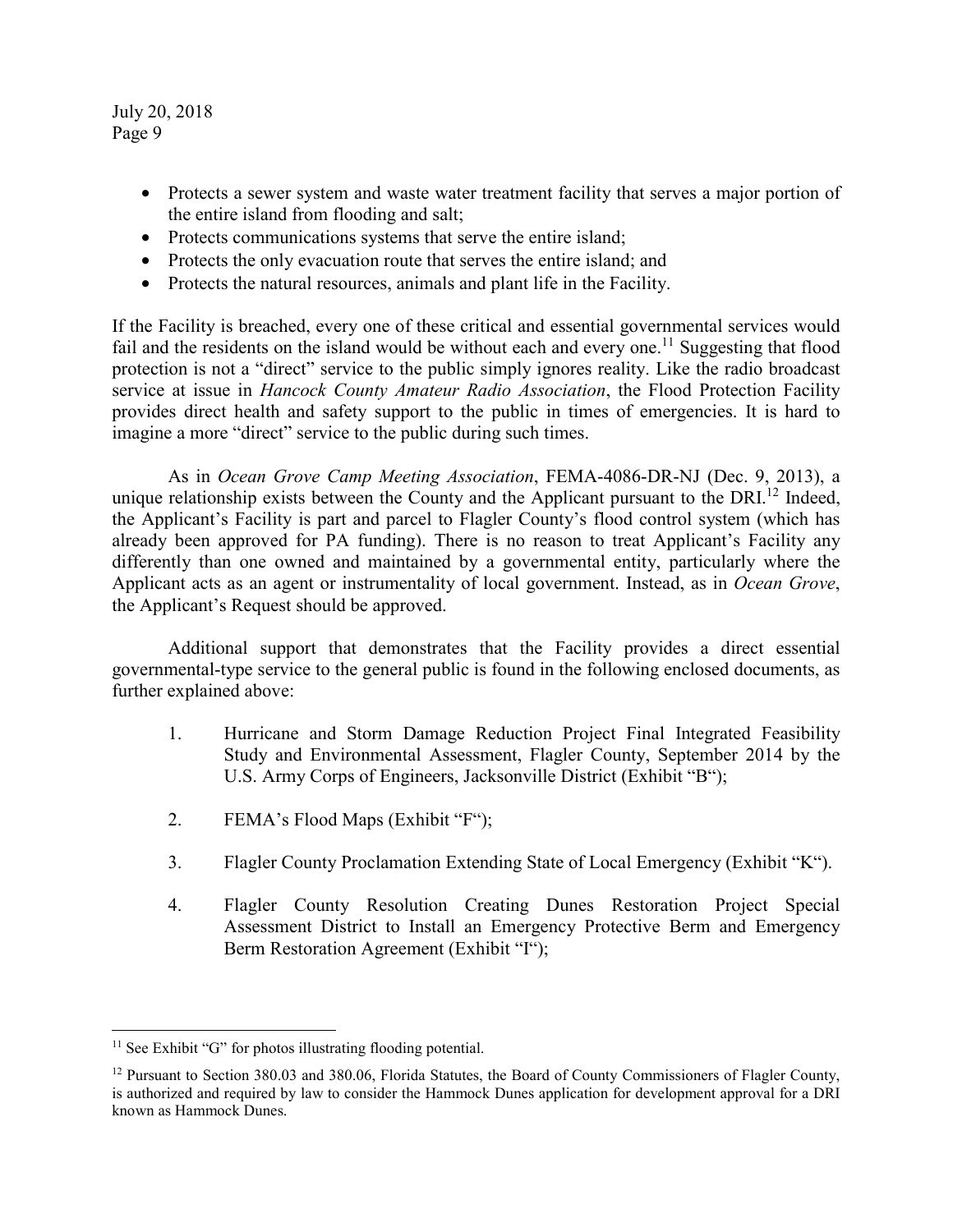- 5. Letter from Craig M. Coffey, Administrator, Flagler County to Terry L. Quarles, CEM Director, Recovery Division, FEMA, July 13, 2018 (Exhibit "J"); and
- 6. Letter from Gregory L. Peugh, PE, District Manager, DCDD to Terry L. Quarles, CEM Director, Recovery Division, FEMA, July 13, 2018 (Exhibit "J").

# **IV. Whether the Facility is "Critical" is Irrelevant, but the Facility is Nonetheless Critical.**

The RFI asks for support of the position that the Facility provides an eligible "critical or essential governmental-type service." As outlined above and in the First Appeal Letter, it is clear that the Facility provides "critical" services by any reasonable definition of that word, but the Applicant believes it is worth explaining that whether the facility provides "critical" services should not be at issue here. 44 C.F.R. § 206.221(e) provides the definition for "private nonprofit facility." Notably, this definition includes a "facility providing essential governmental type services to the general public." 44 C.F.R.  $\S$  206.221(e)(7) then defines "other essential government services facility" to include, among others, "facilities which provide health and safety services of a governmental nature." The phrase "critical services" does not, however, appear anywhere in this definition.

In reality, the word "critical" appears only one time in the entire section of the regulations on PA funding, in 44 C.F.R. § 206.226, which concerns the permanent restoration of damaged facilities. 44 C.F.R. § 206.226(c) provides that a PNP facility is eligible under the PA program if it: (1) "provides critical services, which include power, water (including water provided by an irrigation organization or facility in accordance with  $\S$  206.221(e)(3)), sewer services, wastewater treatment, communications, emergency medical care, fire department services, emergency rescue, and nursing homes;" **or** (2) the relevant private nonprofit organization has applied for an Small Business Administration ("SBA") disaster loan. (Emphasis added.)

Therefore, whether a PNP facility provides "critical services" is a separate inquiry from whether it provides "health and safety services of a governmental nature," and should only be considered with respect to whether a PNP is required to apply for an SBA loan when seeking PA funding for permanent work. While the materials submitted in the record thus far provide more than an adequate demonstration that the Flood Protection Facility provides critical services, the Applicant has nonetheless also applied for an SBA loan. Therefore, the analysis as to whether the Facility provides "critical" services is not relevant to determine eligibility.